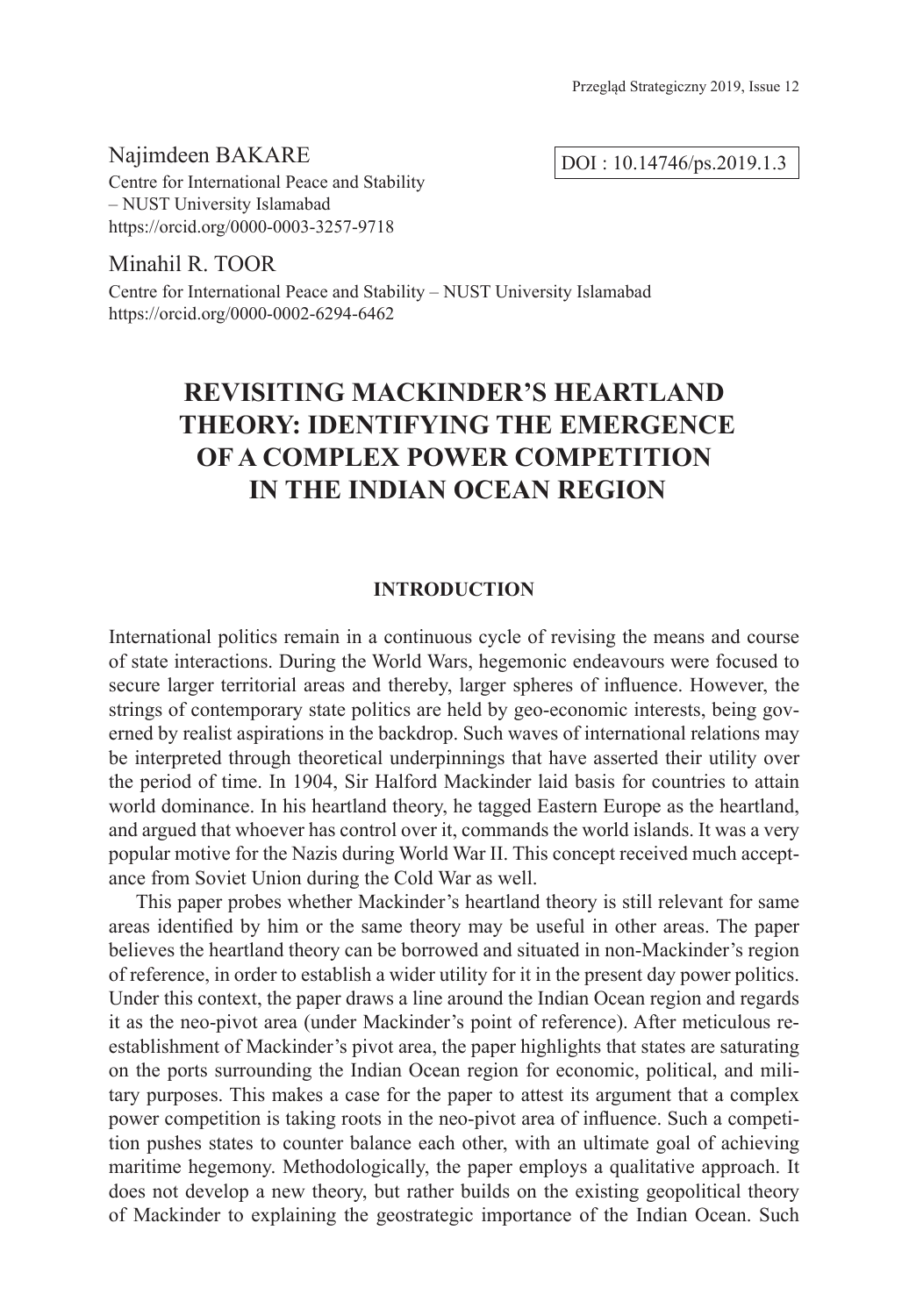utility did not simply add to our understanding of geopolitics on the Indian Ocean, it equally demonstrates the instrumental role of theory vis-à-vis conceptualisation and contextualisation.

### **REVISITING MACKINDER'S HEARTLAND THEORY**

Geopolitics is commonly associated with a particular mode of visualising space, states and the relations between them. Often this takes the form of mapping and emphasising the strategic importance of particular places (Sidaway, 2001: 225). Most geopolitical scientists or political geographers would agree that the term geopolitics is not just elusive, it is also transformational, it changes in different historical and geographical contexts. The implication of such dialectic is situated in the contextual importance accorded to a place at a given point in time.

Political geography has long been an important factor in state's calculus vis-à-vis other states. History remains indelible of how states choose to remain at peace or go to war due to geographical factors. The consideration of building a kingdom, empire, or state is amongst other reasons factored by political geography. In this backdrop, Mackinder's heartland theory reinforces the importance of geography and laid the theoretical foundation, upon which modern empires and states would find reasons to compete and rival over land and resource directly or otherwise not in their possession (Mackinder, 1904). In 1904, Mackinder laid the foundation of his world model, which is generally known as the theory of "Pivot Area". The theory suggests that the development of the potential power of the core area of Eurasia could enable any power who controls the area to dominate the world. Fifteen years later, Mackinder further refined the "Pivot Area" to the "Heartland" and hence the famous quote, "Who rules East Europe commands the Heartland; who rules the Heartland commands the World-Island; who rules the World-Island commands the world." (Mackinder, 1942: 50).

Mackinder reemphasised the strategic importance and competition between land and sea power (Mackinder, 1904; Mackinder, 1943; Weigert, 1945–46), and why it is essential that the British Empire (or any other power) makes no slack policy, to ensuring a balance over sea and land. According to Mackinder, had the Vikings not mastered sea navigation, "the penetration of inland by the river ways" the occupation of the northern and southern shores of Europe could and might not had been part of history (Mackinder, 1904: 427–428). Establishing the complex intersection between geography and human nature, Mackinder asserts that geographies are made, reconstructed and redefined by the dynamism of human activism in the form of domination (Mackinder, 1904). Mackinder presented the world a provocative contribution to the understanding of geography in the form of heartland theory, which is akin to the Admiral Mahan's world ocean theory*.* While both heartland and world ocean stress areas requisite for world dominion, Meinig argues that Mackinder's theorisation of geography and human nature remain within "the fluid complex of human affairs" (Meinig, 1956: 554).

Though the theory was propounded in 1904, but until now, it remains virtually the most cited in all geopolitical discourse and also continues to inform debate on foreign policy and shapes state's strategic calculus (Bassin, Aksenov, 2006; Taylor, Flint,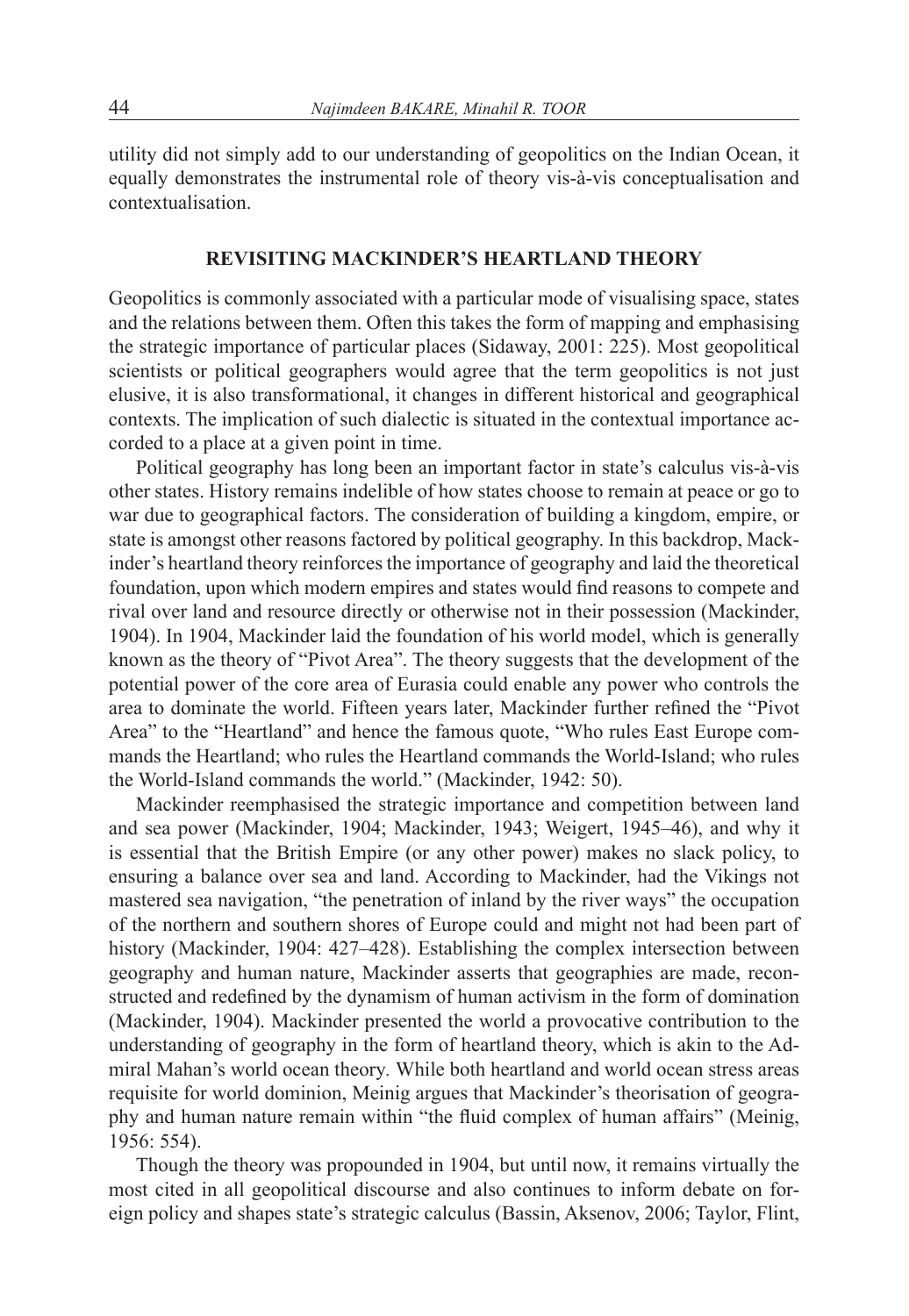2000: 53). It might be more than a century old, but the essence of the theory remains vital as a geographical formula in understanding the politics amongst great powers, with particular reference to how empires and modern states seek "sovereign living space" within their immediate and distant areas of jurisdiction, and in the "supposedly international space" (Hall, 1955; Sidaway, 2001; Scott, Alcenat, 2008).

# **STRATEGIC IMPORTANCE OF THE INDIAN OCEAN AND ADJOINING SEAS**

The Indian Ocean covers a central point on the world map, when linked with respect to the hot spots of Mediterranean Sea and the South China Sea. While plethora of literature exists on the Indian Ocean and its adjoining seas, it is an ocean that "covers at least one fifth of world's total ocean areas and is bounded by Africa and the Arabian Peninsula" (Albert, 2016). The Indian Ocean and the seas along the Middle East are integral part of the "World Island". The importance of the latter may be observed in the words of Saul Cohen (1963) who claims, "there are, strictly speaking, only two geostrategic regions today: 1) the Trade-Dependent Maritime World, and 2) The Eurasian Continental World. Projecting our views into the future, we anticipate the eventual emergence of a third geostrategic region – the Indian Ocean". This prediction is further reiterated by William Dowdy and Russel Trood (1983) as they indicate the multifaceted significance that the Indian Ocean holds for countries, the world over. The Indian Ocean region has been assessed from three dimensions, geographic, economic and strategic of interest (Dowdy, Trood, 1983).

Since time immemorial, different waterways have been used for human connectivity and acted as the dominant support of regional, continental and cross-continental trade. Even as today's world celebrates advanced and sophisticated technology in all facets, the sophistication in air communication and mobility is far beyond any imagination of previous centuries. Yet, global commerce and trade via air routes has not outmatched maritime transportation, which is an important aspect of global commerce. Despite the difficulty and risk that characterises shipping of goods across oceans, it nonetheless, remains the "backbone of global trade and the global economy" as nearly "ninety percent of world trade measured by weight and volume is carried in seaborne commerce" (Ki-moon, 2016; Pandya, Herbert-Burns, Kobayashi, 2011; OCED, 2010: 250; Bederman, 2008: 53).

The Indian Ocean and its adjoining sea corridors and straits are the incontestable, important strategic chokepoints of global maritime trade. Aside from being a major conduit for international trade, it is also an intersection of global trade, connecting Northern Atlantic and Asia Pacific on one end and bearing the huge commercial traffic of international energy, all through the Strait of Malacca in Southeast Asia, up until the Gulf of Oman – connecting the Strait of Hormuz and the Bab-el-Mandeb, on the other. Besides its capacity as important petroleum highways, it is also stomaching enormous (nearly 40 percent) offshore minerals and resources (Albert, 2016; Jaishankar, 2016).

These energy chain routes are not simply important to the countries around the routes, they are as much important to the rest of the world, particularly, the countries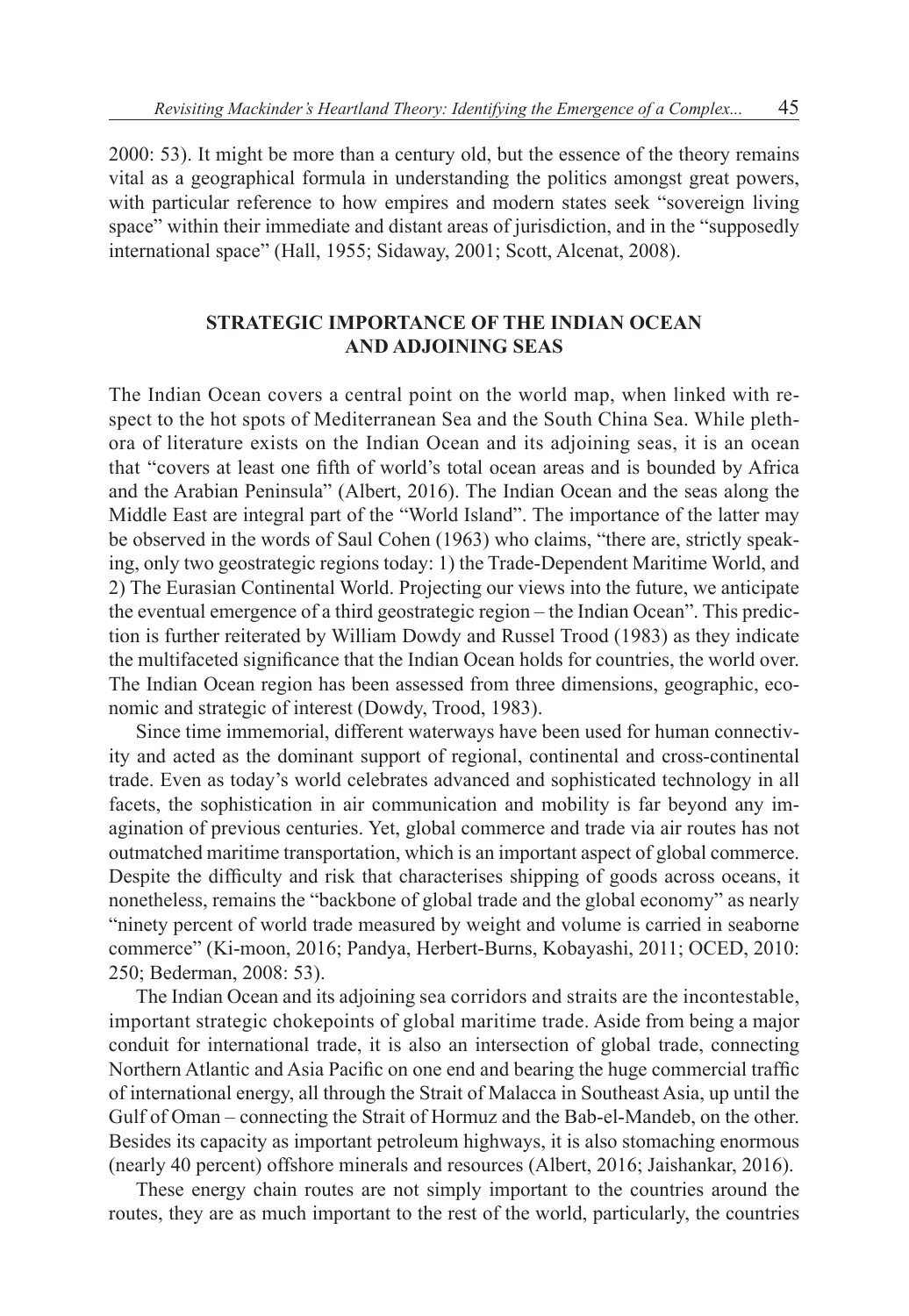that are growingly becoming huge energy consumers. The water passages are strategically important for the US, China, Japan, Europe, and even India. The security of these 'energy chain routes' is twice as paramount to the energy dependent economies than the actual energy producers. On account of this strategic perspective, William L. Dowdy and Russel B. Trood (1983) outline the variety of linkages, the Indian Ocean manifests. They concur that these linkages are to pursue security policies, strategic coherence, and ensuring military presence, and to safeguard the economic interests of super powers and their allies (Dowdy, Trood, 1983). Naturally, a trade hub such as the Indian Ocean is bound to attract competition within its premises and around.

The super power rivalry in the region has become the instinctive trigger, when port zones of the Indian Oceans are discussed. Literature points out that this rivalry manifested following the withdrawal of the British from the Suez Canal by the end of 1971. Ahmer (1983) argues that during the Cold War, the Soviet Union and United States were the supreme stakeholders in the Indian Ocean, where the former was aiming to counter China and resist Western domination, and the latter was focused on protecting its investments and opposing the Soviet naval build up. More recently, the former Cold War opponents are supplemented by Chinese penetration in the Indian Ocean, which has brewed a neo-Cold War situation in the strategically pivotal maritime commerce of this time.

Premised on the emerging Indian prominence and strategic power, David Brewster (2010) brought New Delhi into the picture of states, scrambling to mark a niche in the Indian Ocean. He discusses the driving motivations behind Indian aspirations in the Indian Ocean. According to Brewster (2010), India aims to develop an expansive maritime strategy, counter China factor in the power equation, and build relations with states around the choke points of the Indian Ocean. Additionally, Pant (2009) talks about the instrumental role of India in the entire maritime affair. The Indian Ocean is a pivotal step for India to rise regionally and globally (Pant, 2009). As the country boons economically and militarily, it has developed enough material capabilities to take a step into the Indian Ocean politics, vis-à-vis her traditional claim over the Ocean. Nonetheless, the work of Jayaramu (1986) gives hope of potential cooperation among the stakeholders present in the Indian Ocean. He believes that "littoral solidarity" may become a prospect to engage peace and prosperity in the region. In this light, the author suggests an increase in cultural and trade interactions, opting for Confidence Building Measures (CBMs), focusing on the political and economic aspect of state relations, and exploring modes of naval cooperation.

In spite of this, the tussle amongst multiple actors either flexing military muscle, competing for regional cooperation or making attempt to create regional consensus on policing the shipping and petroleum highway from harassment and economic jeopardy, generates two perspectives. One, it reemphasises the emerging multipolarism, wherein, for one or two countries (or the great powers) to continue navigating the world in their own image(s) has become increasingly difficult (Dee, 2015)*.* Two, it reiterates Mackinder's view of how important whatever is considered as the "pivotal area" can be marked by competition (Mackinder, 1942: 50; Albert, 2016; Pandya, Herbert-Burns, Kobayashi, 2011) and conflict, even when the "pivot area" by no means fall under the sovereign jurisdiction of a particular state; a state, whose interest is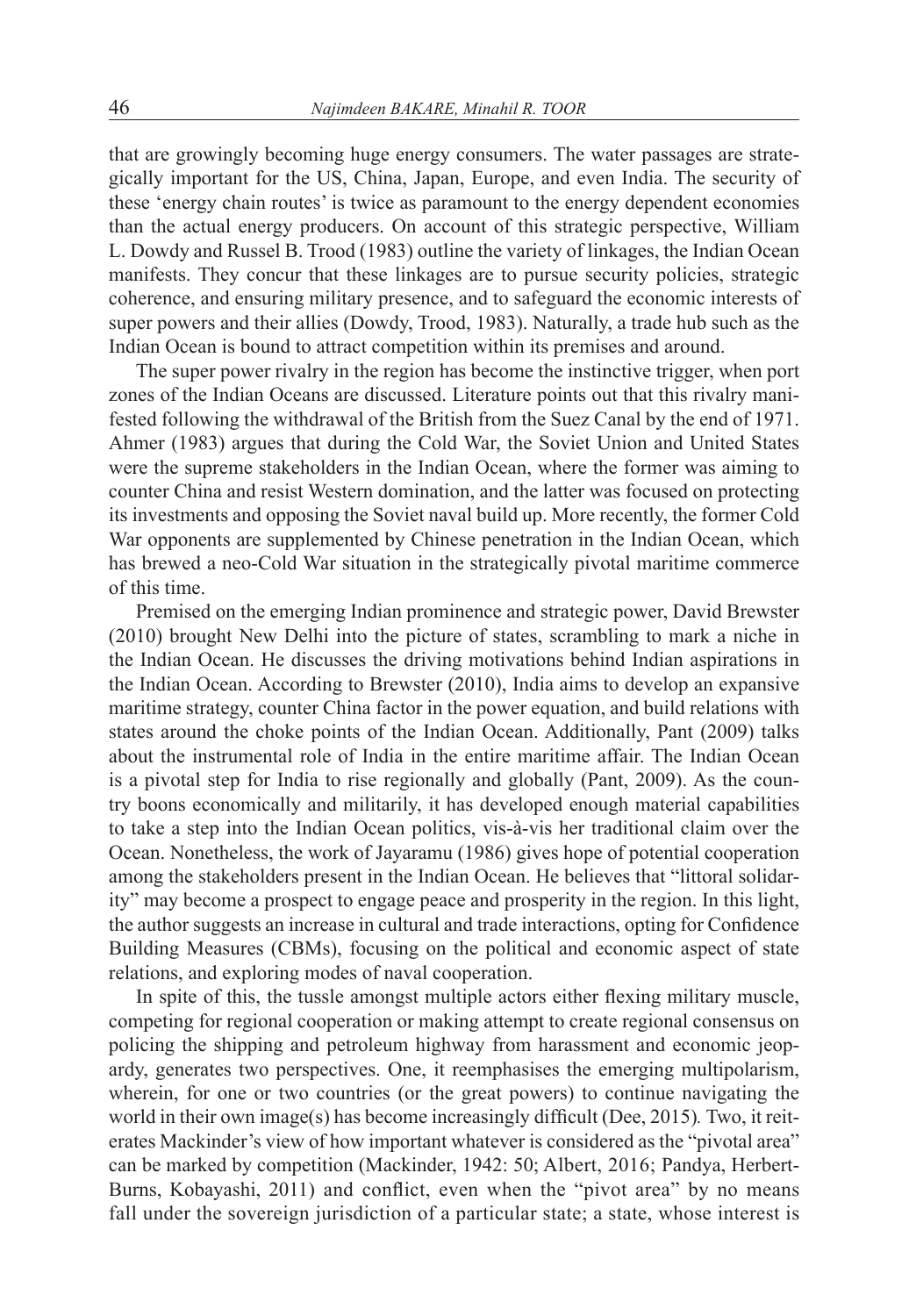considered as truncated, jeopardised or undercut might become confrontational, as was the case with Israel and France over Egypt's nationalisation policy of the Suez canal, and this is true for recent U.S aggression towards Iran over an area that falls short from U.S sovereign jurisdiction.

The recent developments in the Indian Ocean and its adjoining seas is reinforcing the strategic importance of the area. However, it is also a fulfilment of Cohen's (1963) prediction, more particularly, it unfolds what this paper dubbed as Complex Power Competition (CPC), elaborated in successive section. These developments hammer the strategic importance of the Indian Ocean and the proclivity of nations; to control the waterways and energy supply and how regional and global powers want the pivot areas to be in their reach and control. The race over the control of the pivot area is not simply to actualise national interest, but to also deprive others from gaining strategic edge in the area.

The unfolding events around the petroleum highways does not simply reinforce the volatility of the region, it underpins the importance of energy to both consumers, producers, transporters, and how paramount is the huge volume of seaborne commerce around the chain routes. The recent bombings along the petroleum highway (at Gulf of Oman near the Strait of Hormuz and Fujairah in the UAE)<sup>1</sup> underscores the strategic importance of the Indian Ocean and its adjoining shipping lanes. The events are suggestive of two strategic points. One, countries in the region have great dependence on the Persian Gulf shipping lanes (who controls the shipping lanes) and same is true for countries around the world, that depend on the safety of the lanes for smooth passage and energy supply to the rest of the world. Two, energy transporters are equally concerned as expressed in the words of Paolo d'Amico, the chairman of the International Association of Independent Tanker Owners, "Some 30 percent of world's crude oil passes through the Straits… if the waters are becoming unsafe, the supply to the entire Western world could be at risk" (Barrington, Wroughton, 2019).

Iran is accused of perpetuating the two attacks on the Gulf of Oman (near the Strait of Hormuz) and Fujairah in the UAE. Even while there is no concrete evidence suggesting (rather than accusations) that Iran was responsible for the attacks. Jon Alterman elucidate cautiously "There is always the possibility that somebody is trying to blame the Iranians," … "But there is the greater likelihood that this represents an effort to bolster Iranian diplomacy by creating a perceived international urgency to have the United States and Iran talk" (Barrington, Wroughton, 2019). However, U.S finger pointing appears to have swayed few, as indicated in the language used by observers such as the British Foreign Office minister Andrew Murrison, who holds that the UK believes Iran "almost certainly bears responsibility for the attacks" (BBC, 2019). Meanwhile, the British Foreign Secretary Jeremy Hunt also considered the scenario as "extremely seriously" and that if Iran was involved, "it is a deeply unwise escalation which poses a real danger to the prospects of peace and stability in the region." (Barrington, Wroughton, 2019).

<sup>1</sup> Iran is accused of blowing ships (Kokuka Courageous) in the Gulf of Oman, near the Strait of Hormuz and Fujairah in the UAE. Finger pointing at Iran implicates and underscores the potential of Iran as a state not incapable to disrupt and imperil world's oil market.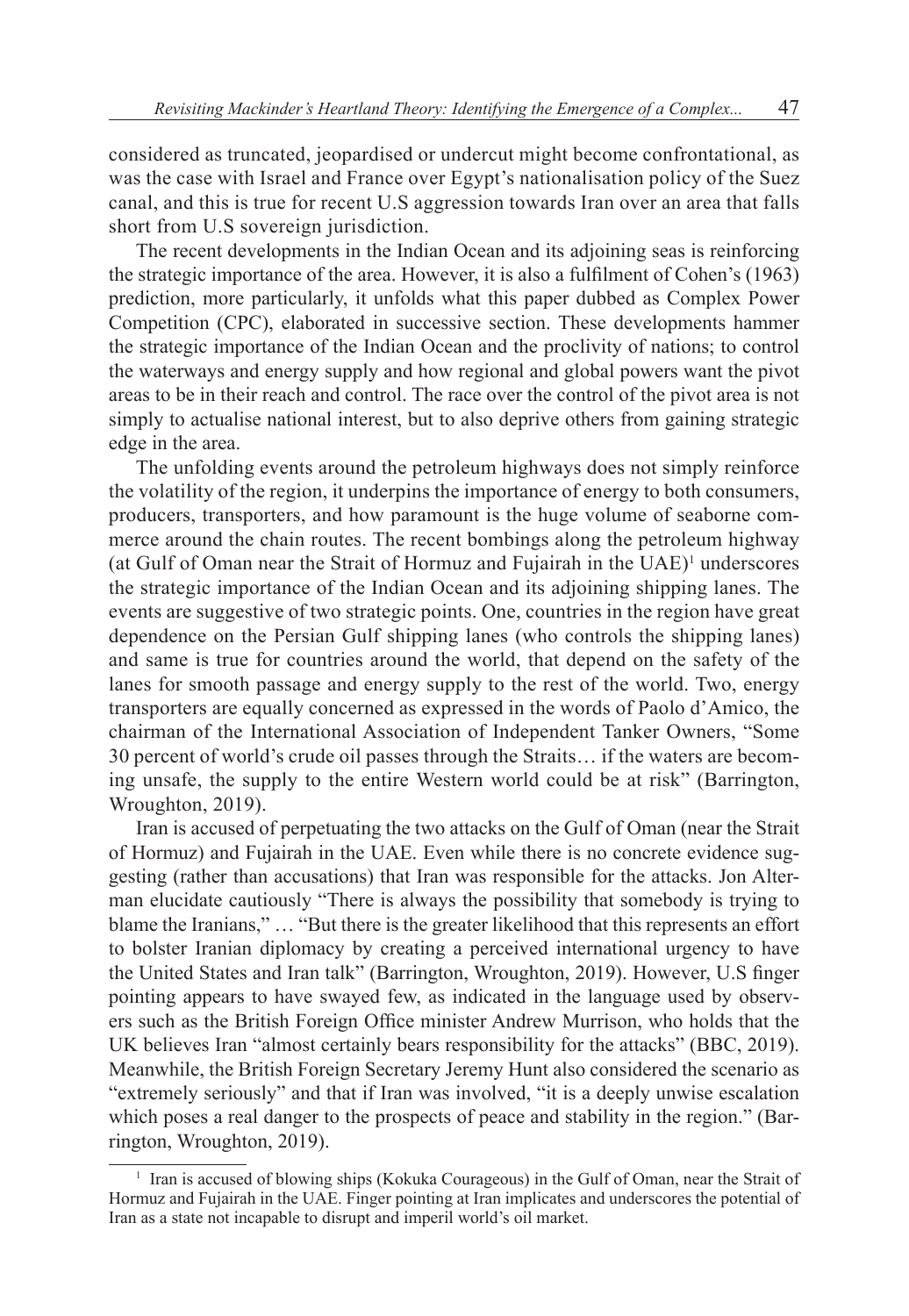## **RELEVANCE OF HEARTLAND THEORY AND THE INDIAN OCEAN**

Epistemologically, the utility and applicability of the heartland theory remains puzzling. Amongst political geographers, "It is the ability of Mackinder's original broad model to generate specific policy recommendations that has maintained its popularity to the present day." (Taylor, Flint, 2000). The implication and relevance of the theory today, can be interpreted as tool of rationalisation and strategic thinking upon which state (regional or global) tries to maintain balance of power and more importantly, a strategic calculus for the guarantee that state's economic and commercial interest are not truncated, sabotaged, and undermined. The combination of abundant resources, energy infrastructures, energy gateways and passageways underscore the strategic importance of the Indian Ocean, Persian Gulf, and Arabian Sea. The importance of these water passages buttresses Mackinder's assertion that the world will "forever be divided into two naturally antagonistic sphere – land and sea" (Mackinder, 1943; Clover, 1999: 9) but actual power lies upon whoever can coalesce and dominate the two.

In today's world, these water passageways and gateways are the strategic routes for global oil movement and transportation. The gateways are the global energy life-line and no regional or global power would either relegate, consider with levity or allow other than (itself) to control. The significance of these energy routes and pivot areas reassert Mackinder's second pivot area. According to Mackinder (1943: 598) Central Asia is the first historical pivot area because it provides space for strategic thinking and it from which "horsemen have dominated Asian and European history because of their superior mobility" (Taylor, Flint, 2002: 54). With the dawn of the industrial age and modern ship building, states like Britain dominated the waterways and were accessible to zones, which according to Mackinder became the second pivot area of control. The crux of Mackinder's theory can be situated in the control of land and water. In today's global economy, oil and gas remain the principal energy for global industrial and domestic production; the large amount of global oil and gas passes through the Arabian Sea, Persian Gulf and the larger Indian Ocean.

Mackinder's strong geopolitical instinct identified East Europe as the strategic route to the heartland, but contemporary geopolitical reality denies Mackinder a passing mark on that. The heartland today is penetrable through more 'cost effect strategic route' as demonstrated by BRI, though the importance of the world island (which includes the areas of the Indian Ocean and adjoining seas) remains actively relevant.

The heartland theory was conceived as a grand strategy with many dimensions for the British Empire. The grand strategic analysis tapped Central Asia as the strategic 'energy' heartland of the world and whoever dominates it, could rule the world. In today's geopolitical, energy and strategic environment, the heartland transcends the Central Asia, it can safely be argued that it includes the Middle East – outer or insular crescent, given its abundance in energy reserves. As part of its multidimensional approach, the heartland theory conceived and identified a number of major potential threats to the British Empire. The rising industrial challenge posed by Germany on the one hand and Russia's Eastwards and Southwards expansionism on the other, which produced many zones of potential conflict, upon which the 'Great Game' was shaped and the zones later constituted strategic concern for the British Empire (Mackinder,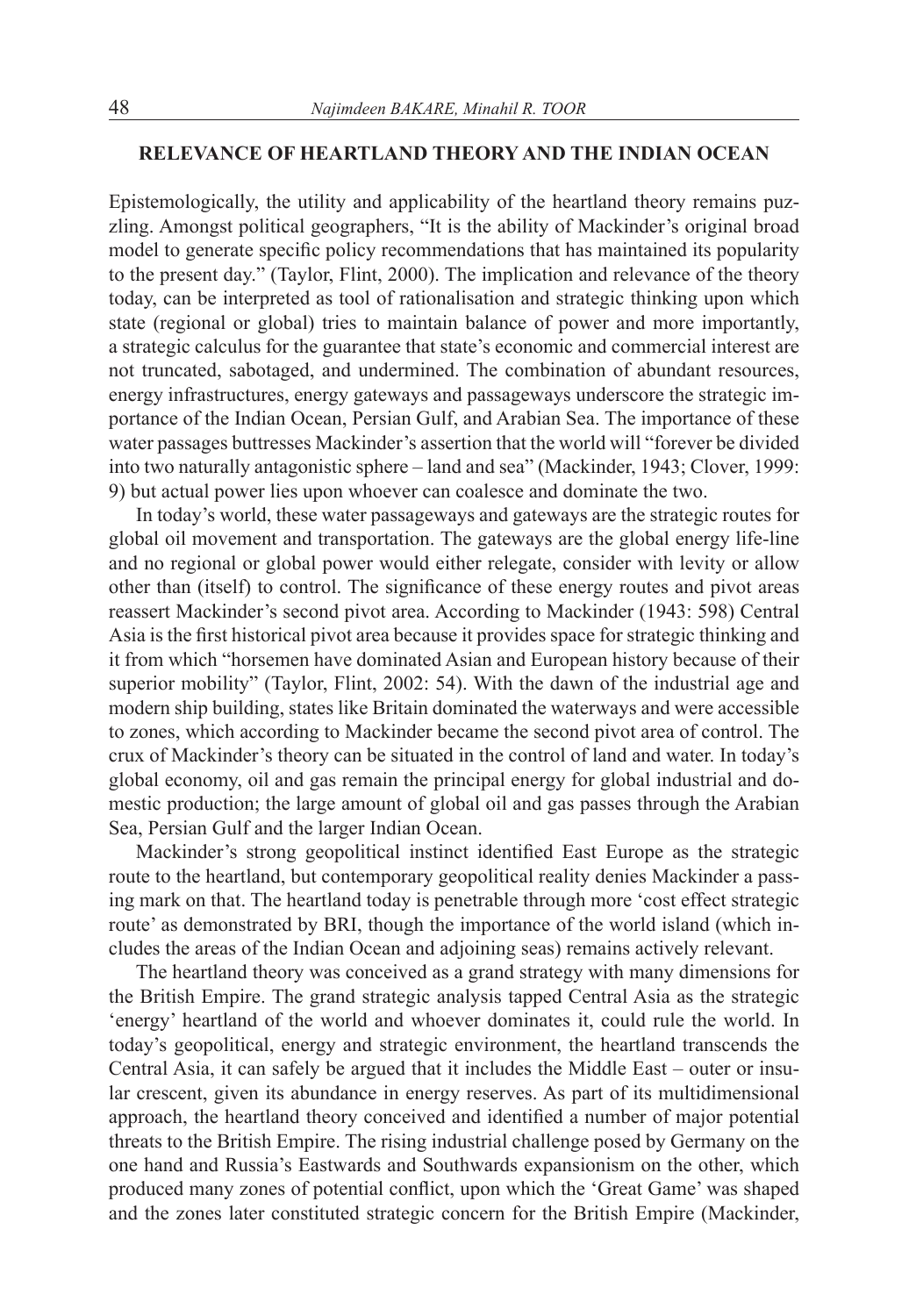1943; Hall, 1955; Sidaway, 2001: 228; Venier, 2004: 331; Bassin, Aksenov, 2006: 101–102).

Today's geopolitical game is distinctively different and being played out by different actors. Unlike when it was Britain vs. Germany, it is now China-US rivalry. Today, the rise of China as an economic powerhouse is seriously being monitored by the Western powers, particularly the United States. China's global economic proliferation and growth could be likened to Germany of  $20<sup>th</sup>$  century. In recent years, Washington's policy towards Beijing is not un-similar to how Britain strategically construed Germany as strategic threat. This could also be true by the degree of US efforts in the Indian Ocean that attempt to truncate Chinese BRI which cuts across spectrum of lands and seas.

While on one hand, the Belt and Road Initiatives (BRI) is making attempt to demystify the old Mackinderian land/sea conflict through various forms of connections, on the other hand, the actions of nation around the Outer or Insular Crescent – principally in the Indian Ocean and adjacent water passages would want to keep the rivalry alive. The BRI has not simply positioned China as a formidable and reckonable economy, it also presents China's global strategy geared at connecting many parts of the world. Like every global strategy, the BRI has not been immune from the apprehension of neo-colonialism, even though such sentiment has not ceased to punctuate international headlines every now and then. BRI is China's economic expansionism geared at the revival of the old Silk Road (Osiewicz, 2018). While the old road was principally land routes, the new imagination and reconstruction of Silk Road by China includes land, rail and sea routes.

With BRI, China plans to connect borders, link the world, and weave global economies around itself – positioning itself as the future centre of global economy. If situated in Mackinder's original thesis, BRI demonstrates that China combines the ability to bring the land and sea routes under its "dominion", what in the past, most great powers could not, save for Britain (Hall, 1955) and whoever would maintain this ability will have a decisive geopolitical status in the  $21<sup>st</sup>$  century and beyond. With BRI, China is not only expanding economically and commercially, the Asian giant is in the business of construction of bases and seaports in many parts of the world, particularly around the Indian Ocean, considered as a threat to Western economic interest. BRI allows China to flex sea power, penetrate the hinterland through a network of railways, connect the world's important land and water routes – encompassing most part of the world – and shaping global commerce in line with China's global geostrategic worldview.

China has made remarkable footing and presence in Djibouti, Tanzania, Pakistan, Bangladesh, Maldives, Myanmar, Sri Lanka, and etc. These are strategic and importance seaports and bases along the Indian Ocean and Arabia Sea. While all of these ports and bases have salient strategic calculation for China, the Gwadar port, situated in Pakistan's province of Baluchistan is quite interesting and requires special attention, particularly in the context of the heartland theory.

China-Pakistan relations is generally dubbed as an all-weather friendship since the early 1950s. The relations between the two countries is consolidated on many fronts, but the agreement to jointly work on China-Pakistan Economic Corridor (CPEC) rais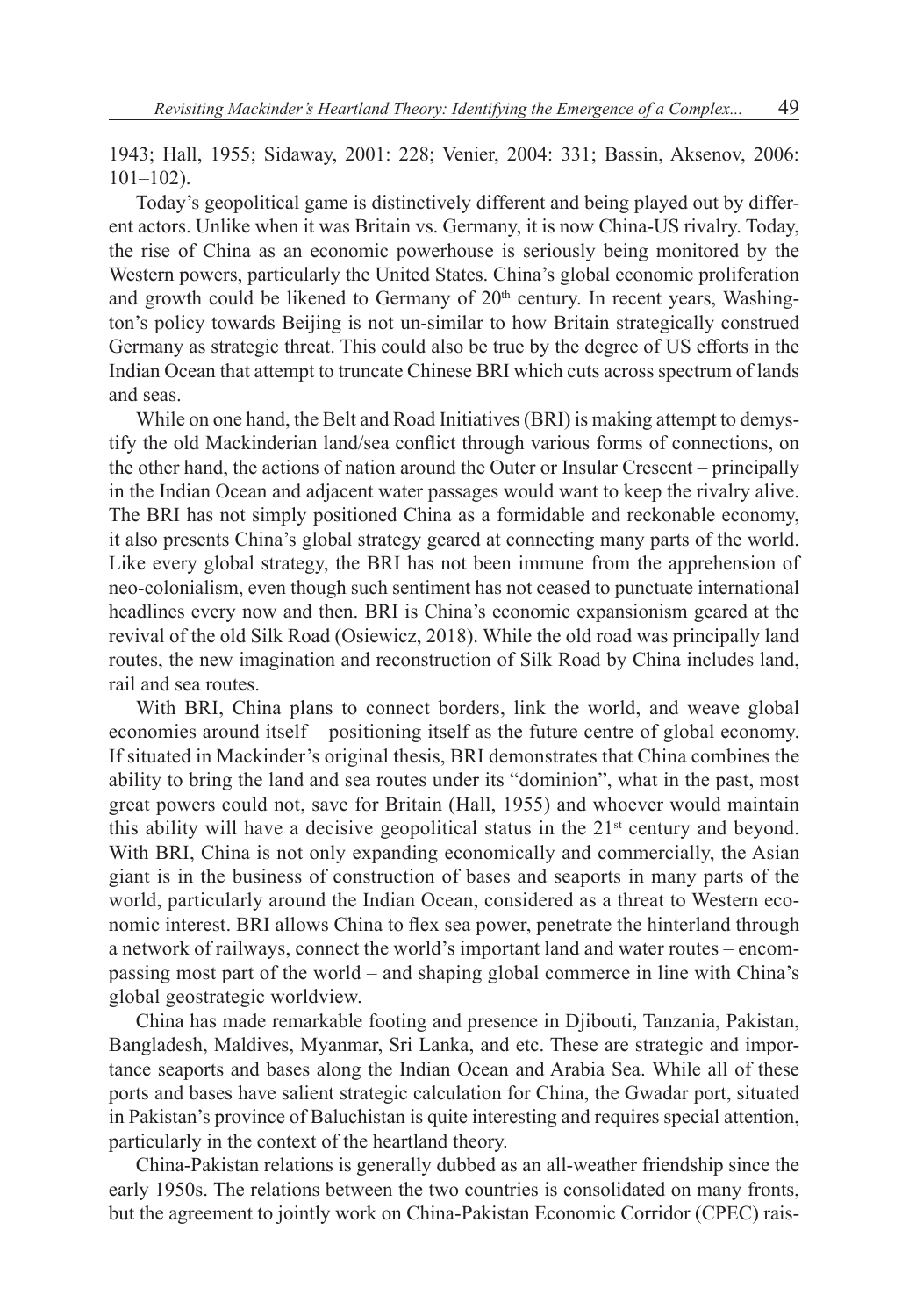es the profile of their relations to the next level of strategic cooperation. In recent years, CPEC and Gwadar seaport development have been awash by multiple debates, but none appears to be cognizant of the importance of CPEC and Gwadar, beyond the three generic and convenient analysis of connectivity, economic generation, and game changer. CPEC and the economic development in Gwadar is connected with Pakistan's northern area, which connects China through Pakistan with the Central Asian Republics (CARs) – the original "pivot area" in Mackinder's heartland theory. CPEC under the banner of BRI will connect China with the CARs, though that would not be China's first attempt to connect, explore, and exploit the resources of the CARs. In the post-Soviet era, Beijing's foreign policy towards the region has been carefully thought out and steadily unfolding (Scott, Alcenat, 2008). Through CPEC, China is not unlikely to penetrate deeper and mark a better footing in Mackinder's pivot area.

Strategically, CPEC and the Gwadar seaport development carry huge implications. Both projects mean China is not only trying to dominate the Indian Ocean (a major economic and commercial waterway), it is also making serious and concerted effort into the heartland through the transitory opportunity provided by Pakistan. While, China might be the major gainer, Pakistan will also have strategic edge as China will be penetrating and connecting the "pivot area – of Central Asia", which according to Mackinder would remain the "pivot of the world politics" (Venier, 2004), through Pakistan. Strategically, Islamabad will earn the dividends and credit for being instrumental for the manifestation of such strategic reality. Thus, it will be the second time Pakistan is instrumentally connecting China with the rest of the world, as was the case in the process of rapprochement between China and the US, during the 1970s (Panda, 1997; Afridi, Bajoria, 2010; Ahmad, 1981).

# **THE EMERGING COMPLEX POWER COMPETITION (CPC) SURROUNDING THE INDIAN OCEAN**

Having established the applicability of Mackinder's theory in the contemporary (upper and lower) Indian Ocean affairs, the interplay of state politics and economy along the sea routes, and linking the two aspects together, the paper arrives at a juncture where it lays out the *Complex Power Competition* (CPC) unfolding in the Indian Ocean milieu. The military energy of each state in the power puzzle of Indian Ocean is indicative of their motivation to rise over the other. Their presence at the various ports and bases in the Indian Ocean are instrumentally counter balancing the power index of each other. All the while, contributing towards the rise of a multipolar competitive quandary where economic cooperation and strategic counter balance runs side by side.

The benevolently crafted presence of extra-regional countries over the ports are not for mere geo-economic mileage, but in the hindsight, this contemporary competitive advantage seeking is articulated on military lines as well. Such countries often do not project a prominent military handle in other countries because of the international cordial image that they seek to maintain. Therefore, economic pebbles are thrown out prominently by China, US, Russia, and India on ports in the Indian Ocean and the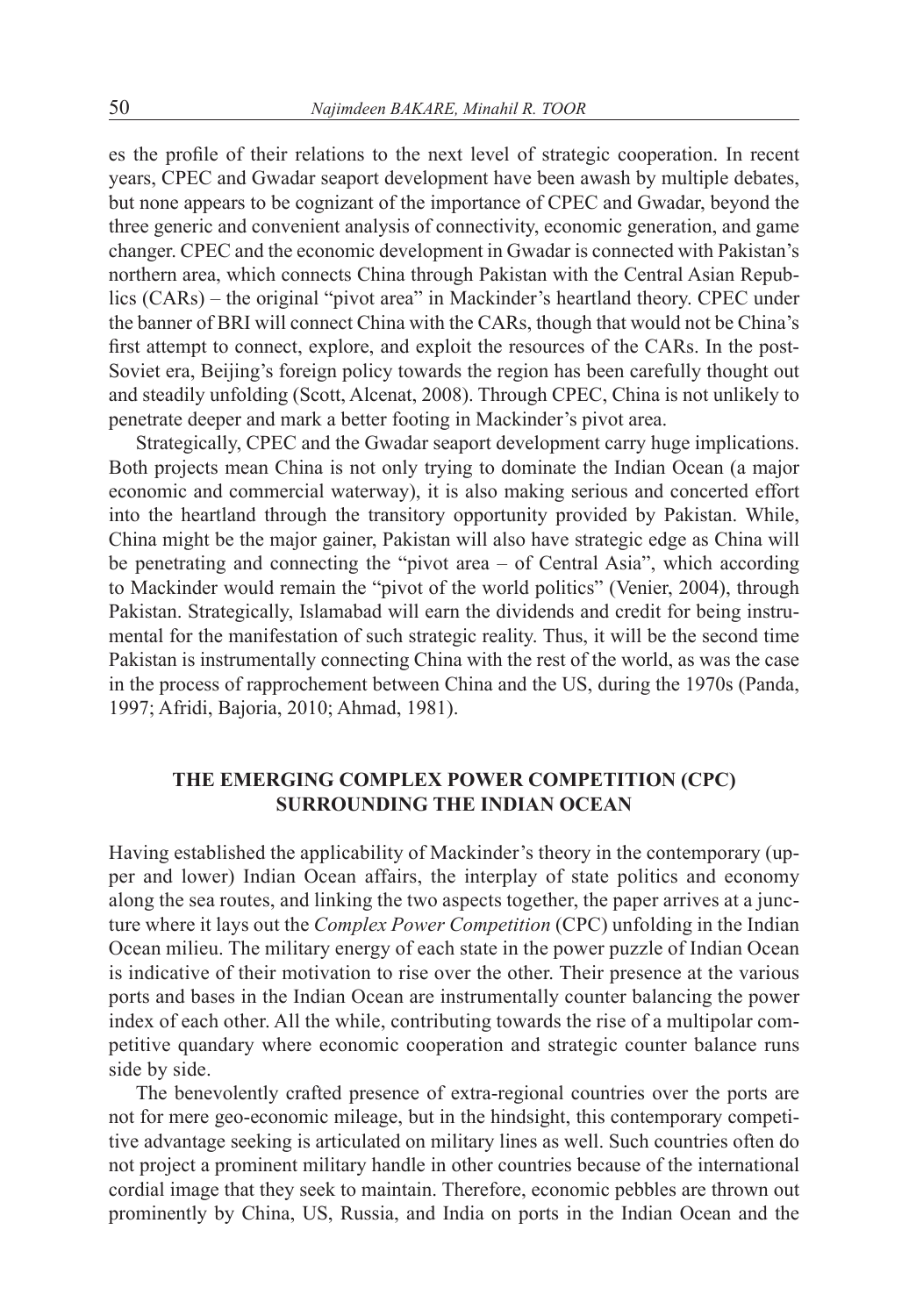Persian Gulf to legitimize their interests over respective ports in the region (as need based convertible military bases). For China, one may regard these interchangeable politics as an imperative step for her BRI, its trade reorientation towards the Strait of Hormuz, her goals to establish a 'Community of Common Destiny', and positioning of soft military flags across the region. While for the US-Indian alliance, the driving force is to counter Chinese influence, to oversee Chinese activities in the Indian Ocean and beyond – South China Sea and the greater Asia Pacific region, and contribute effectively to elevate their power status in the Indian Ocean (and consequentially, dominate maritime trade and commerce). Finally, presence of Russia is primarily for political relevance in the region and securing itself a strategic place in the entire maritime power conundrum (Centre for Strategic Assessment and Forecasts, 2001).

Since military presence has now become increasingly meaningful and important as a proxy political strategy, the result spurs out as an emerging complex power competition. This not only aids in additional deterrence of the respective country present in the area, but it also assists in the expansion of political influence and keeping the other countries in check. The International relations over water bodies are governed by warm water currents and the respective economic and strategic choke points. As the Strait of Malacca becomes more conflictual, attention is shifted towards the Strait of Hormuz for peaceful movement and shorter sea routes. However, the irony surrounding this peaceful transit route is that it is being supervised by competing countries with divergent interests in the region and even more volatile than the Strait of Malacca. As the scope of the Strait of Hormuz widens, the geo-economic market in the region also attracts more attention of foreign countries. This gives the external powers to choose their proxy locations for economic opportunities, as they employ their military postures in those respective areas.

In this purview, the economic circumstances have pushed United States to invest its political and military energy around the choke point areas and economic zones in the Persian Gulf and Indian Ocean region. For this purpose, she has aimed at fostering coalitions and partnerships with regional governments that provide favourable alliances and strategic positioning to further US objectives in the area.

Tracing its route, US presence in the shape of military (bases, repairs/maintenance and training), economic (logistics, fuel and food) and diplomatic ports are observed at different check points of the region. More recently, it is observed that political proliferation of interests (in the Indian Ocean) has converged to the integral joint – the Gulf of Oman – for US as well as a few other countries.

Oman being the welcoming point of the Strait of Hormuz, is now emerging as a potential point of interest for competitive military bases at the prominent port locations of Duqm, Salalah and Sohar. Oman has been an explicit military partner of United States through the 'Oman Facilities Access Agreement' signed by the two countries in 1980, and renewed in 2010 (Katzman, 2016). Being at a strategically significant location at the Western Indian Ocean, Oman has recently opened her arms to Britain's joint defense agreement over the Greenfield port at Duqm on 21st February, 2019 (Ministry of Defence UK, 2019). This move is an addition to the already developed Joint Logistics Support Base as Britain's Naval Outpost on 27<sup>th</sup> November, 2018 at Duqm (The Maritime Executive, 2019).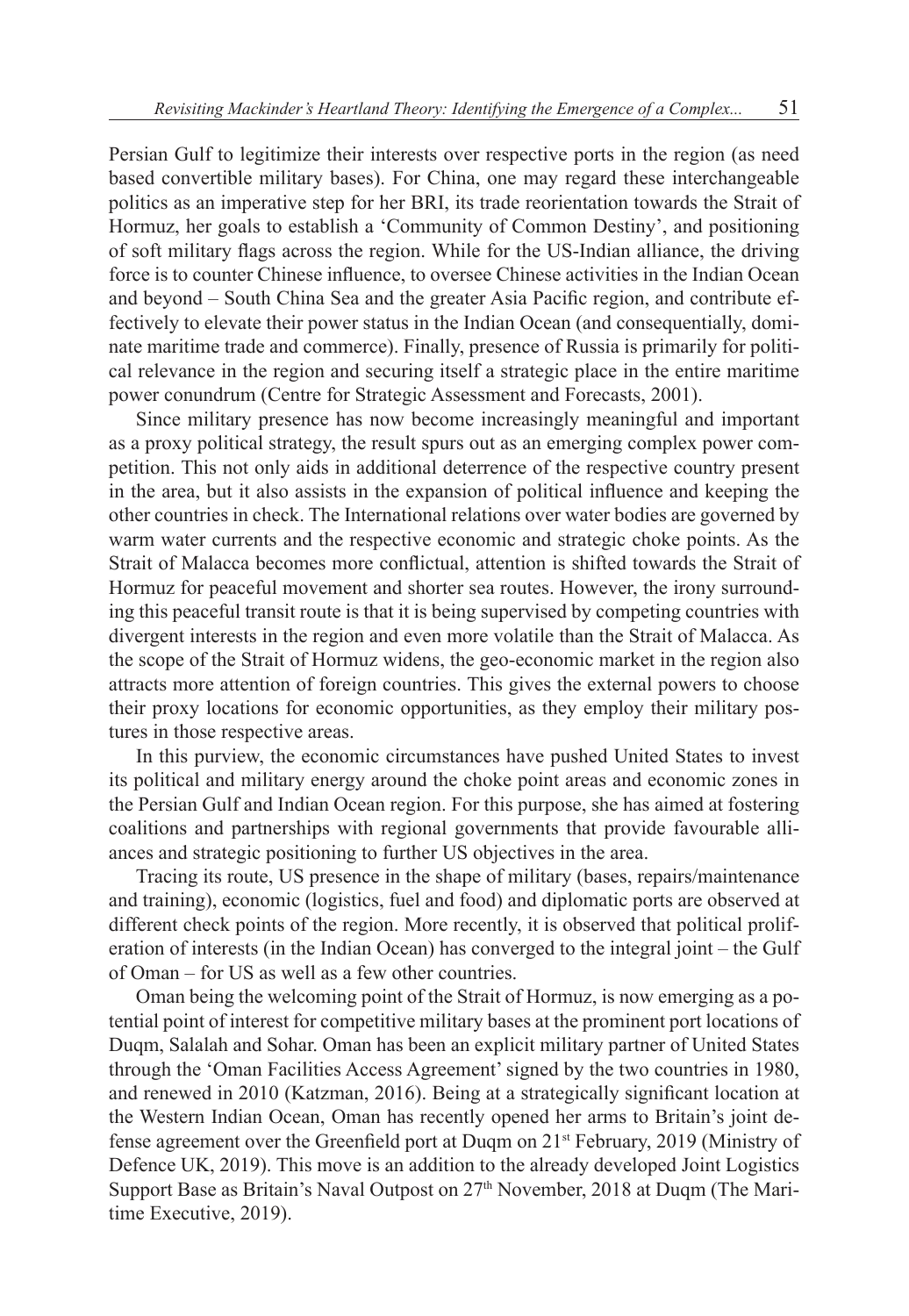The military interactions with US and UK is accompanied by other countries like India, who has signed a memorandum of understandings (MoU) with Muscat on 11th February 2018 (Times of Oman, 2018). This MoU will facilitate the visit of Indian military vessels at the Duqm port for services and maintenance, The Indian military presence at Oman and their respective engagements on military equipment is ushered by her interest to develop a good relationship with Oman, in order to oversee Chinese strategic assets in the Indian Ocean.

China on the other hand, plans to invest heavily in Oman's non-oil economy at port Duqm. The Chinese driven BRI is therefore, promising for Oman since it ensures cooperation between the two countries in constructing an industrial park at Duqm port (Xi, Yuanyong, 2018).

In addition, the Salalah and Sohar port are marked as other points of transport, shipping and logistics hub in Oman's development plan, and will prove to boost manufacturing and export capabilities of Oman. The service portfolio of Oman will expand under these two ports, and greater economic diversification (that includes aluminium and steel smelting, pharmaceuticals, textiles, food production and storage, and mining industry) will be achieved at these naturally positioned points of leverage. This indicates a symbiotic relationship being shared by Oman with US, UK, India and China and more particularly the manifestation of complex power competition. Economic motivations at the forefront provides these foreign countries an arrangement to manoeuvre their military mobility in those areas. Oman provides them with the military base point at an integral junction, while Oman itself seeks the political boost and recognition that it desires through such benefactors. This desire is in line with Oman's Vision 2040 Development Plan which seeks economic diversification for Oman through investments and projects that focus on fostering a non-oil economy (agriculture, tourism, start-up ecosystems, technology and free industrial zones) for Oman (Ministry of National Economy, 2016).

Apart from Oman, other examples of complex power competition are characterised by US presence and interest on foreign ports include; Djibouti (North East Africa), Fujairah (UAE), Jabel Ali (UAE), Jeddah (Saudi Arab), Karachi (Pakistan), Khalifa (Abu Dhabi), Mina Zayed (Abu Dhabi), Khalifa bin Salman (Bahrain), Mina Salman (Bahrain), Trincomalee (Sri Lanka), Madagascar, Maldives, and Port Victoria (port call in Seychelles). The current geo-politics of the region shares resemblance with US and Soviet relations between 1968 to 1991. During the era, the two polar powers competed for maritime access, political influence, allies, and bases in the region in question. Presently, all the US efforts towards regional maritime hegemony is a response to Chinese aspirations in the region. For example, the recent joint naval exercise of US and Sri Lanka has a symbolic flavour to it; it not only displays US strategic interest to counter balance Chinese presence in at Hambanatota port, but it also gives Sri Lanka a chance to demonstrate that control of the port still resides with the country itself (The Economic Times, 2019), hence complex power competition.

China is ardently extending its string of pearls across the Persian Gulf and Indian Ocean region. As discussed earlier, the Chinese sponsored BRI has established a web of economic, military and political influence. Under the BRI, Chinese sea lines of communication (SLOCs) are met with competition by US and India (which is a strong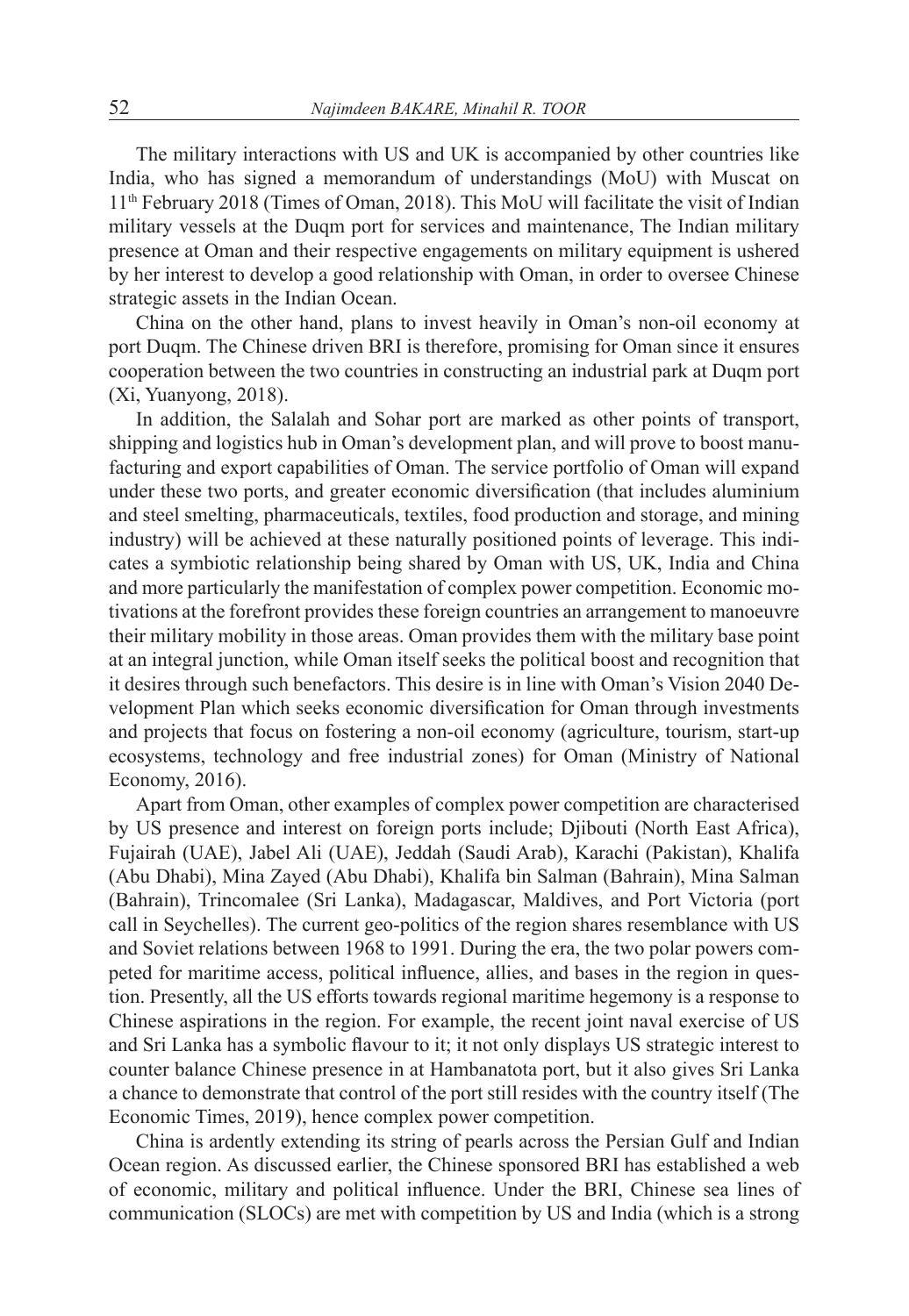partner of US in the region), that act as power brokers in the region of interest. This neck to neck competition between Washington and Beijing in the region, simultaneously promotes and reduces the risk of a Thucydides Trap. The presence of India in the region under discussion is defined by Rahul Roy Chaudhury (2018) as 'a relationship of energy, expatriates, and economy'. Under this definition, it is observed that 42% of Indian oil imports is dependent upon the six Gulf Cooperation Council states (GCC). Additionally, Liquefied Natural Gas (LNG) is dominantly imported by India from Qatar. As for expatriates; UAE, Saudi Arab, and Kuwait holds the largest expatriate community of India, and the total amounts to approximately 7.6 million in the region (World Economic Forum, 2018). While in terms of trade partnership with the GCC countries, India's imports ranged to around \$79.70 billion, while her exports totalled at \$41.55 billion, as per latest data (Mathew, 2019). This emergent interdependency has created space for Indian competitive advantage, as economic and political compulsions hammer her influence in the area. The influence of New Delhi might not be equally swaying as that of Washington and Beijing, nonetheless, the action of New Delhi demonstrates, it has the propensity to flex muscles as a competitive player amongst others.

As for maritime engagements in the Persian Gulf and Indian Ocean, India not only acts as a watchdog (and partner) for US but also aims to extend her sphere of influence. Indian presence alongside US is witnessed at Duqm (Oman), Salalah (Oman), Jeddah (Saudi Arab), Jubail (Saudi Arab), and Port Victoria (port call in Seychelles), in a diplomatic, training and military exercising capacity. While she is present alongside China at the ports of Bandar Abbas (Iran), Jeddah (Saudi Arab), Maldives, and at (as previously mentioned) Salalah (Oman).

Another important player that is aiming to revive its power status (within the Indian Ocean) for geo-economic and strategic positioning is Russia. As a competitor, Moscow takes a premium in being part of the players that controls and benefit from the major water passages along the Indian Ocean and Arabia Sea, which is clearly and understandably important for Russia's national interest and security, documented in the Maritime Doctrine of Russian Federation. Moscow has developed presence for diplomacy, logistics, and military training at Bandar Abbas (Iran), Djibouti, Madagascar, Salalah (Oman) and Syria.

Bringing other stakeholders of the Indian Ocean into the limelight, a base race is observed in certain African countries (Djibouti, Tanzania, and Eritrea, Madagascar, Seychelles) that lay at the outer rim of the Indian Ocean. Turkey, France, Italy and Japanese (along with US, China and Russia) have a concentrated presence in the area. This confluence is a typical representation of complex power competition that the paper has aimed at identifying and establishing. It is essential to observe at this juncture that the political congestion at Gulf of Aden (Eritrea and Djibouti) and Gulf of Oman indicate the key importance of these transit points in the region. Both Gulfs are the gateways and economic choke points that flow into the Indian Ocean, hence, the saturation manifests a complex maritime affair for power in the region.

Keeping the ocean save from maritime hoodlum, such as the once upon a time Somalia piracy, ensuring that international waterways are free from all sort of threat, protecting national economic and commercial interest, and more particularly prevent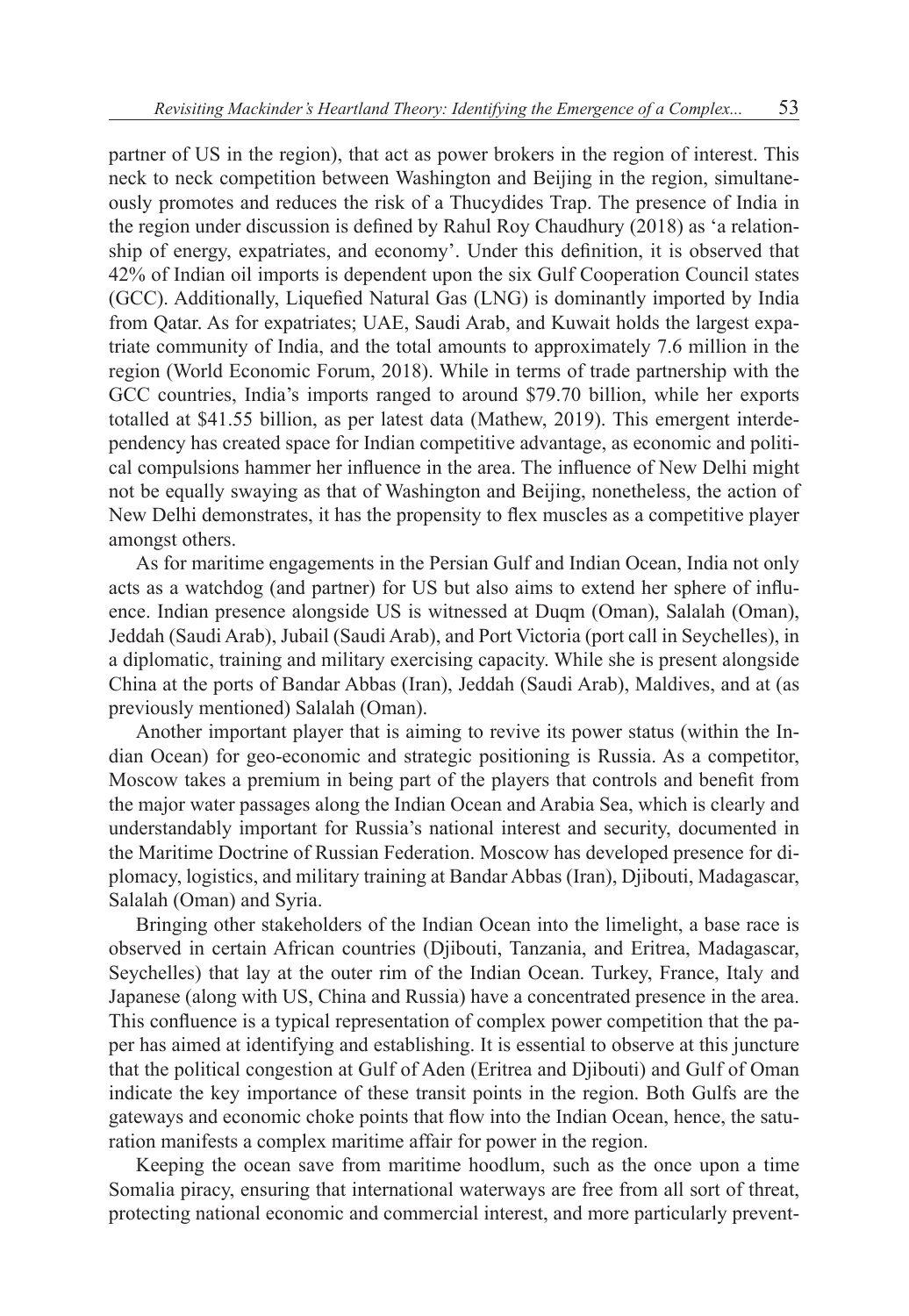ing a monopolistic or oligarchic dominance of the ocean, offers a holistic delineation of power competition around the Indian Ocean and its adjoining seas. In this manner, the economic sensibilities are utilised by all stakeholders in the region to orchestrate their power impulses.



**Figure 1. The important ports and multi-plex hub and spoke system of Indian Ocean**

**Source:** Authors own elaboration using the Mapsource software.

Conceptually, these port points of various countries may be portrayed as a 'multiplex hub and spoke system' upon which countries compete for power and influence**.**  The hub and spoke principle is commonly understood as a transportation system of commodities from one point of collection (spoke) to the central unit (hub). Employing this paradigm to the competitive politico-economic engagement in the region, the *hub* is observed to be the respective deployment of military and economic ports in the region of influence from which *spokes* of strategic surveillance spur out. This denotes to a network of strategic influence and geo-economic and geo-political counter balance in the Indian Ocean.

The laid out practice of stakeholders in the Persian Gulf, and the larger Indian Ocean reiterate the paper's position – Mackinder's original pivot area has shifted to Indian Ocean region, in the context of contemporary maritime politics, however, his assertion that countries compete to dominate the world islands still stands true. This recapitulation highlights the relevancy of Mackinder's heartland theory in the present power theatre of Indian Ocean region; since China has emerged as a significant economic puppeteer, India's trade and productivity has experienced a steady rise, the exports of raw materials from developing countries has gradually increased, and Middle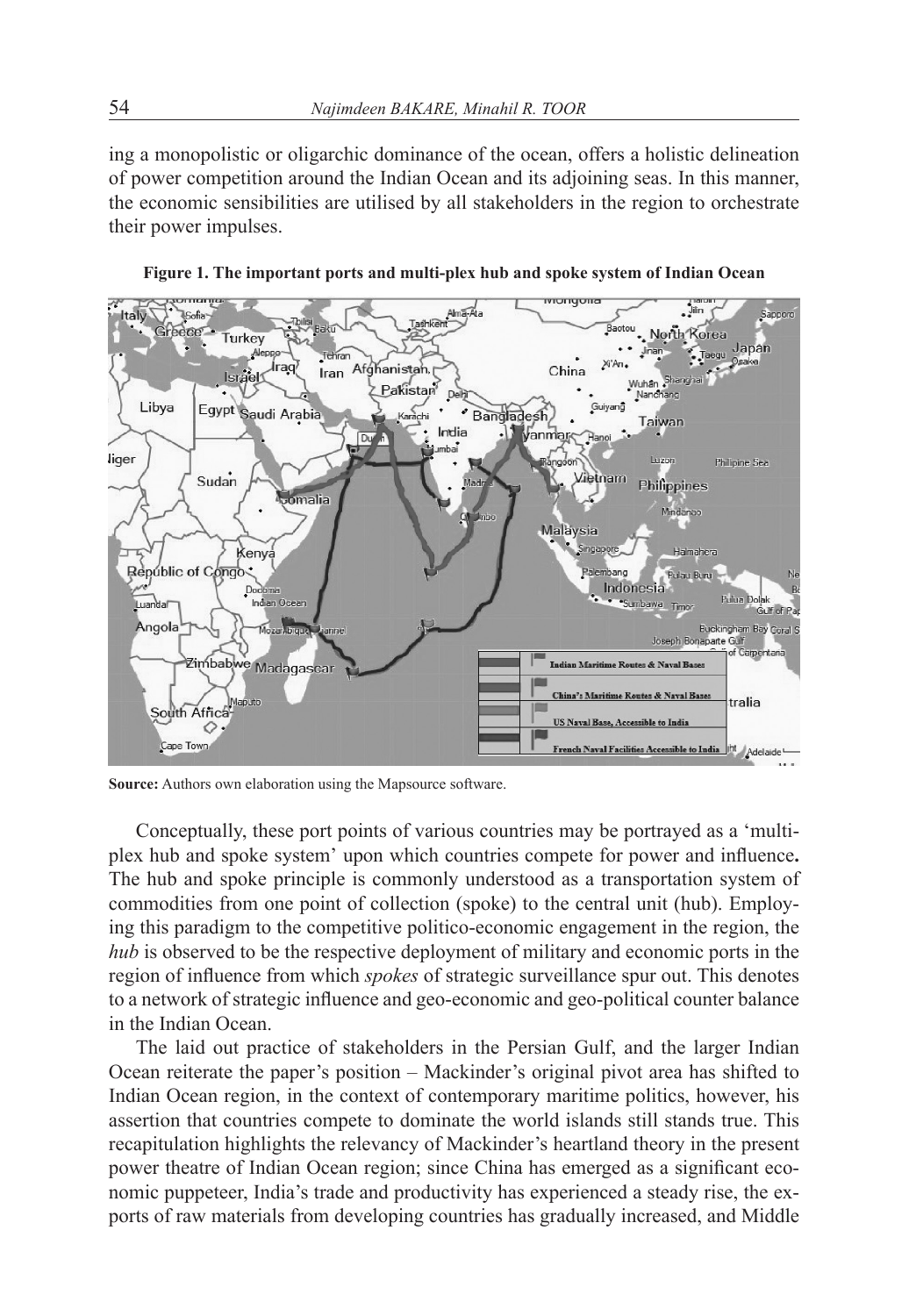Eastern oil market has expanded widely. These factors recalibrate and re-establish the strategic importance of the entire Indian Ocean region.

The multipolar nature of economic cooperation and military engagements in Mackinder's neo-pivot area authenticates the existence of a complex power competition. Such a power struggle drives countries to develop presence at proxy ports/bases alongside other countries, oversee the activities of their rivals, establish their presence at relevant choke points, and dominate the sea lines of communication (SLOCs), in order to retain their strategic position in the region. Additionally, the stakeholders in the larger Indian Ocean reflect multifaceted layers of interest (infrastructural, oil market, post-oil economy, strategic and military) that have pushed them to create their presence in the region, with the ultimate goal of maritime hegemony. In this context, whoever rules the neo-pivot area (Indian Ocean) will have a direct transit access to the heartland (Central Asia), and whoever rules the heartland will rule the world. Therefore, in contemporary global politics, the supremacy over sea routes is a prerequisite to acquire supremacy over land routes, as was originally propounded by Mackinder.

#### **REFERENCES**

- Afridi J., Bajoria J. (2010), *China-Pakistan Relations*, "Council on Foreign Relations", https:// www.cfr.org/backgrounder/china-pakistan-relations (28.10.2019).
- Ahmad N. (1981), *Sino-Pakistan Relations (1971–1981)*, "Pakistan Horizon", Vol. 34, No. 3, http:// www.jstor.org/ stable/41393854 (28.10.2019).
- Ahmar M. (1983), *Politics of Superpower Rivalry in the Indian Ocean*, "Pakistan Horizon", Vol. 36, No. 1, https://www.jstor.org/stable/41394719 (28.10.2019).
- Albert E. (2016), *Competition in the Indian Ocean*, "Council on Foreign Relations", https:// www.cfr.org/backgrounder/competition-indian-ocean (28.10.2019).
- Barrington L., Wroughton L., *U.S. blames Iran for tanker attacks in Gulf of Oman, Iran rejects assertion*, "Reuters", https://www.reuters.com/article/us-mideast-tanker/oil-tanker-attacks-ingulf-of-oman-fuel-security-oil-supply-fears-idUSKCN1TE0OI (13.06.2019).
- Bassin M., Aksenov K. E. (2006), *Mackinder and the Heartland Theory in Post-Soviet Geopolitical Discourse*, "Geopolitics", Vol. 11, No. 1, https://doi.org/10.1080/1465004050052412 (28.10.2019).
- Bederman D. (2008), *Globalization and International Law*, Palgrave Macmillan, New York.
- Brewster D. (2010), *An Indian Sphere of Influence in the Indian Ocean?*, "Security Challenges", Vol. 6, No. 3, https://www.jstor.org/stable/26459796 (28.10.2019).
- Chaudhury R. R. (2018), *India and the Gulf region: building strategic partnerships*, "International Institute for Strategic Studies", https://www.iiss.org/blogs/analysis/2018/08/india-gulf-strategic-partnerships (28.10.2019).
- Chaudhury R. R. (2018), *India's evolving partnership with the Gulf region*, "World Economic Forum", https://www.weforum.org/agenda/2018/10/india-s-evolving-partnership-with-thegulf-region/ (28.10.2019).
- Clover C. (1999), *Dreams of the Eurasian Heartland: The Re-emergence of Geopolitics*, "Foreign Affairs", Vol. 78, No. 2.
- Cohen S. B. (1963), *Geography and politics in a world divided*, Random House, New York.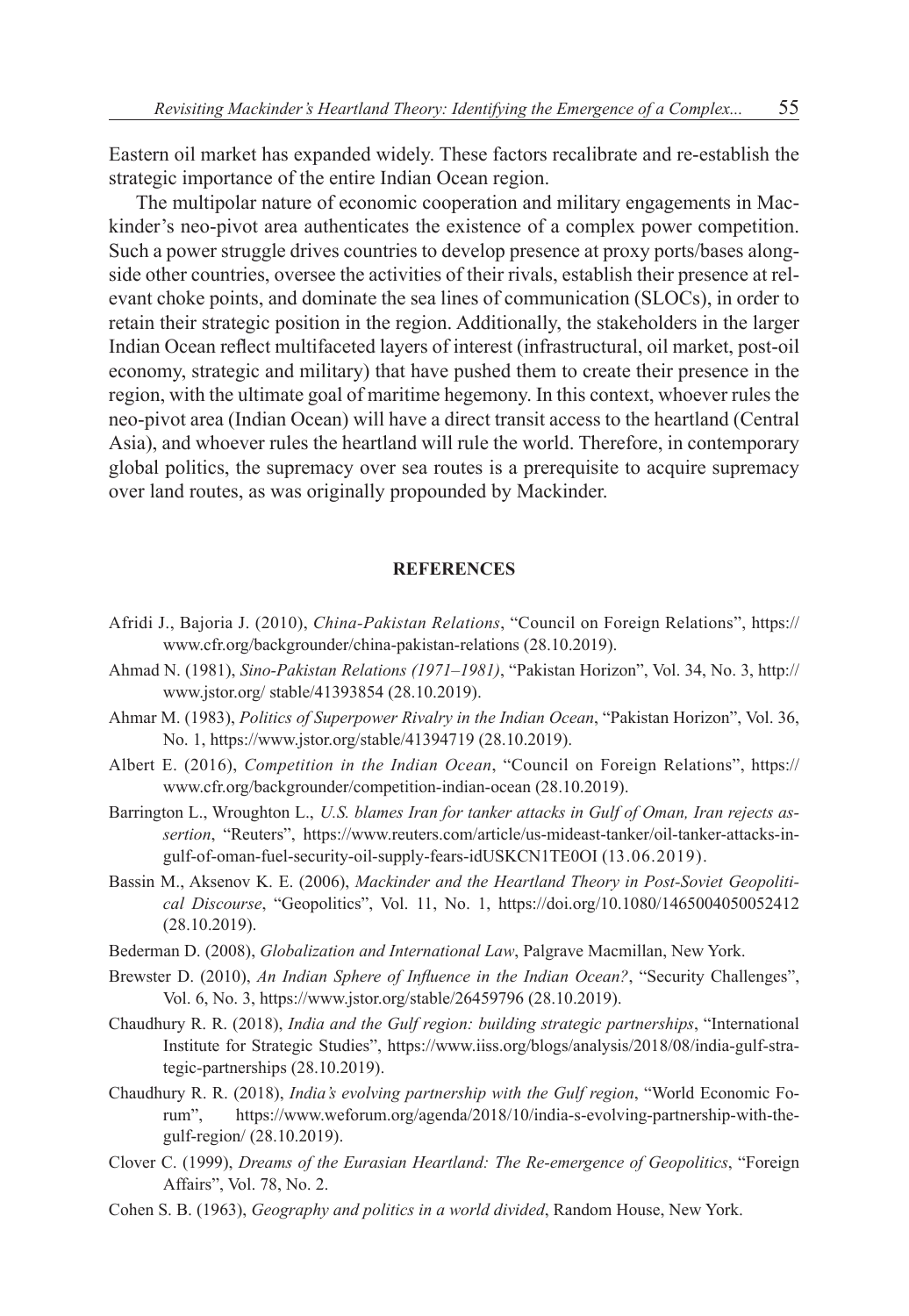- Dee M. (2015), *The European Union in a Multipolar World: World Trade, Global Governance and the Case of the WTO*, Palgrave Macmillan, New York.
- Dowdy W. L., Trood R. B. (1983), *The Indian Ocean: An Emerging Geostrategic Region*, "International Journal", Vol. 38, No. 3, https://www.jstor.org/stable/40202160 (28.10.2019).
- *From defence to space, Oman, India sign a clutch of MoUs*, "Times of Oman", https://timesofoman. com/article/127976 (11.02.2018).
- Government of Oman (2016), *A Brief of Vision for Oman's Economy 2020: Long-Term Development Strategy (1996–2020)*, Ministry of National Economy, https://www.scp.gov.om/PDF/ NinthFiveYearPlan.docx (28.10.2019).
- Hall A. R. (1955), *Mackinder and the Course of Events*, "Annals of the Association of American Geographers", Vol. 45, No. 2.
- Jaishankar D. (2016), *Indian Ocean region: A pivot for India's growth*, "Brookings", https://www.brookings.edu/opinions/indian-ocean-region-a-pivot-for-indias-growth/ (28.10.2019).
- Jayaramu P. S. (1986), *Indian Ocean as a Zone of Peace: Problems and Perspectives*, "The Indian Journal of Political Science", Vol. 47, No. 2, https://www.jstor.org/stable/41855848 (28.10.2019).
- Katzma K. (2016), *Oman: Reform, Security, and U.S. Policy*, Congressional Research Service, https://fas.org/sgp/crs/mideast/RS21534.pdf (28.10.2019).
- Ki-moon B. (2016), *Maritime Transport Is 'Backbone of Global Trade and the Global Economy', Says Secretary-General in Message for International Day*, "UN Press Release", SG/ SM/18129-OBV/1663-SAG/486, https://www.un.org/press/en/2016/sgsm18129.doc.html (22.09.2016).
- *Maritime Doctrine of Russian Federation 2020, approved by the decree of Vladimir Putin, President Russian Federation, Pr-1387* (2001), Centre for Strategic Assessment and Forecasts, http:// csef.ru/en/politica-i-geopolitica/510/morskaya-doktrina-rossijskoj-federaczii-na-period-do-2020-goda-7984 (28.10.2019).
- Mackinder H. J. (1904). *The Geographical Pivot of History*, "The Geographical Journal", Vol. 23, No. 4.
- Mackinder H. J. (1942), *Democratic Ideals and Reality*: *A Study in the Politics of Reconstruction*, Constable Publishers, London.
- Mackinder H. J. (1943). *The Round World and the Winning of the Peace*, "Foreign Affairs", Vol. 21, No. 4, https://www.jstor.org/stable/2002978 (28.10.2019).
- Mathew J., *India reports robust growth in trade with Gulf region*, "Arabian Business", https://www. arabianbusiness.com/politics-economics/419185-india-reports-robust-trade-growth-withgulf-region (1.05.2019).
- Meinig D. W. (1956), *Heartland and Rimland in Eurasian History*, "The Western Political Quarterly", Vol. 9, No. 3.
- *Minister urges Iran to stop attacks in Gulf of Oman*, "BBC", https://www.bbc.com/news/uk-48738717 (24.06.2019).
- OECD (2010), *Globalisation, Transport and the Environment*, "OECD Publishing".
- Osiewicz P. (2018), *The Belt and Road Initiative (BRI): Implications for Iran-China Relations*, "Przegląd Strategiczny", Vol. 8, No. 2.
- Panda D. (1997), *The United States and China: Towards A Rapprochement*, "Indian Journal of Asian Affairs", Vol. 10, No. 2.
- Pandya A. A., Herbert-Burns R., Kobayashi J. (2011), *Maritime Commerce and Security: The Indian Ocean*, Stimson Centre, Washington DC.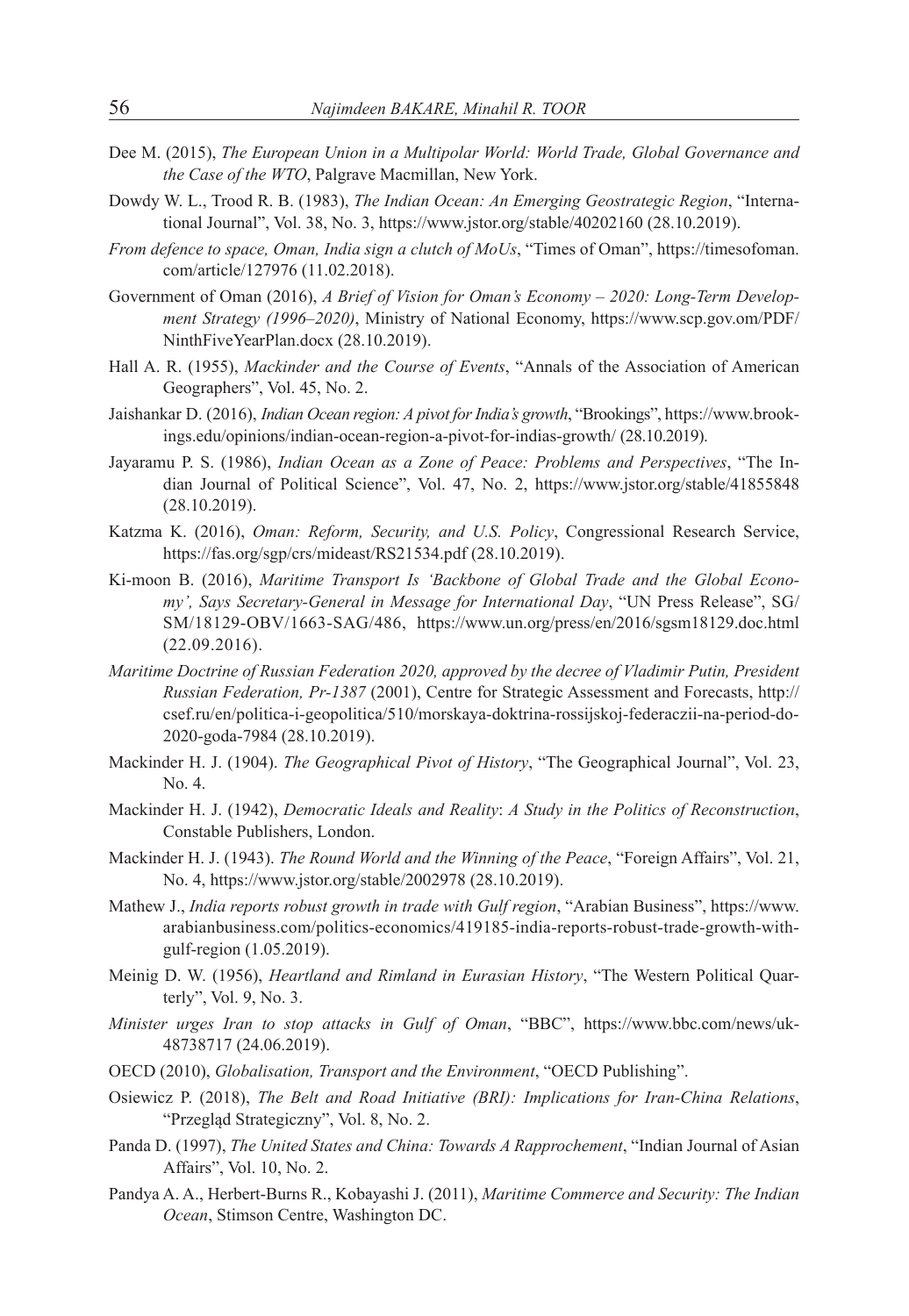- Pant H. V. (2009), *India in the Indian Ocean: Growing Mismatch between Ambitions and Capabilities*, "Pacific Affairs", Vol. 82, No. 2.
- Scott M., Alcenat W. (2008), *Revisiting the Pivot: The Influence of Heartland Theory in Great Power Politics*, "Macalester College", http://www.creighton.edu/fileadmin/user/CCAS/departments/PoliticalScience/MVJ/docs/The\_Pivot - Alcenat\_and\_Scott.pdf (28.10.2019).
- Sidaway J. (2001), *Geopolitics: Twentieth Century Spectre*, "Geographical Association", Vol. 86, No. 3, https://www.jstor.org/stable/40573579?seq=1#metadata\_info\_tab\_contents (28.10.2019).
- Taylor P., Flint C. (2000), *Political Geography: World –Economy, Nation State and Locality*, Pearson Education, Delhi.
- *The Asia-Pacific Maritime Security Strategy: Achieving U.S. National Security Objectives in a Changing Environment* (2015), "US Department of Defense", https://dod.defense.gov/ Portals/1/Documents/pubs/NDAA%20A-P\_Maritime\_SecuritY\_Strategy-08142015-1300- FINALFORMAT.PDF (28.10.2019).
- *UK and Oman sign historic Joint Defence Agreement*, "Ministry of Defence", https://www.gov.uk/ government/news/uk-and-oman-sign-historic-joint-defence-agreement (21.02.2019).
- *UK Secures Naval Base in Oman*, "The Maritime Executive", https://www.maritime-executive.com/ article/uk-secures-naval-base-in-oman (21.02.2019).
- *US-Sri Lanka naval exercise at port managed by China*, "The Economic Times", https://economictimes.indiatimes.com/news/defence/us-sri-lanka-naval-exercise-at-port-managedby-china/articleshow/68986125.cms?from=mdr&utm\_source=contentofinterest&utm\_ medium=text&utm\_campaign=cppst (22.04.2019).
- Venier P. (2004), *The Geographical Pivot of History and Early Twentieth Century Geopolitical Culture*, "The Geographical Journal", Vol. 170, No. 4.
- Weigert H. W. (1945–46), *Mackinder's Heartland*, "The American Scholar", Vol. 15, No. 1.
- Xi L., Yuanyong Y., *Spotlight: China, Oman establish industrial park to boost bilateral cooperation*, "Xinhuanet", http://www.xinhuanet.com/english/2018-12/19/c\_137683272.html (19.12.2018).

#### **ABSTRACT**

Competition amongst great powers is not new in international politics. It has traditionally been the driving force for the creation and collapse of empires and states. In the  $19<sup>th</sup>-20<sup>th</sup>$ centuries, the British Empire established its dominion in the world over and maintained an uncontested global supremacy. To secure Britain's global dominance, in 1904, Sir Halford Mackinder dazed the world with his heartland theory. Ever since then, the theory remains one of the most discussed geopolitical theories. The article does not pretend or oblivious of the heaps of criticism Mackinder's theory has received over several decades, it nonetheless, employs the theory in the context of the contemporary international political environment, with particular reference to the happenings around the Indian Ocean, Persian Gulf, and Arabian Sea. So therefore, the point of analysis here centres around the applicability of the theory and the implications posed by Mackinderian geographical rationalisation in formulating foreign policy around what the article considers as the contemporary pivot area – the Indian Ocean. Through the theoretical understanding of Mackinder's thesis, the article argues that the Indian Ocean and its adjoining seas corridors and Straits are 'pivot areas' potential enough to generate competition amongst regional and global powers. The new 'pivot areas' is enormously endowed with natural resources and is the major energy highway(s), upon which global econ